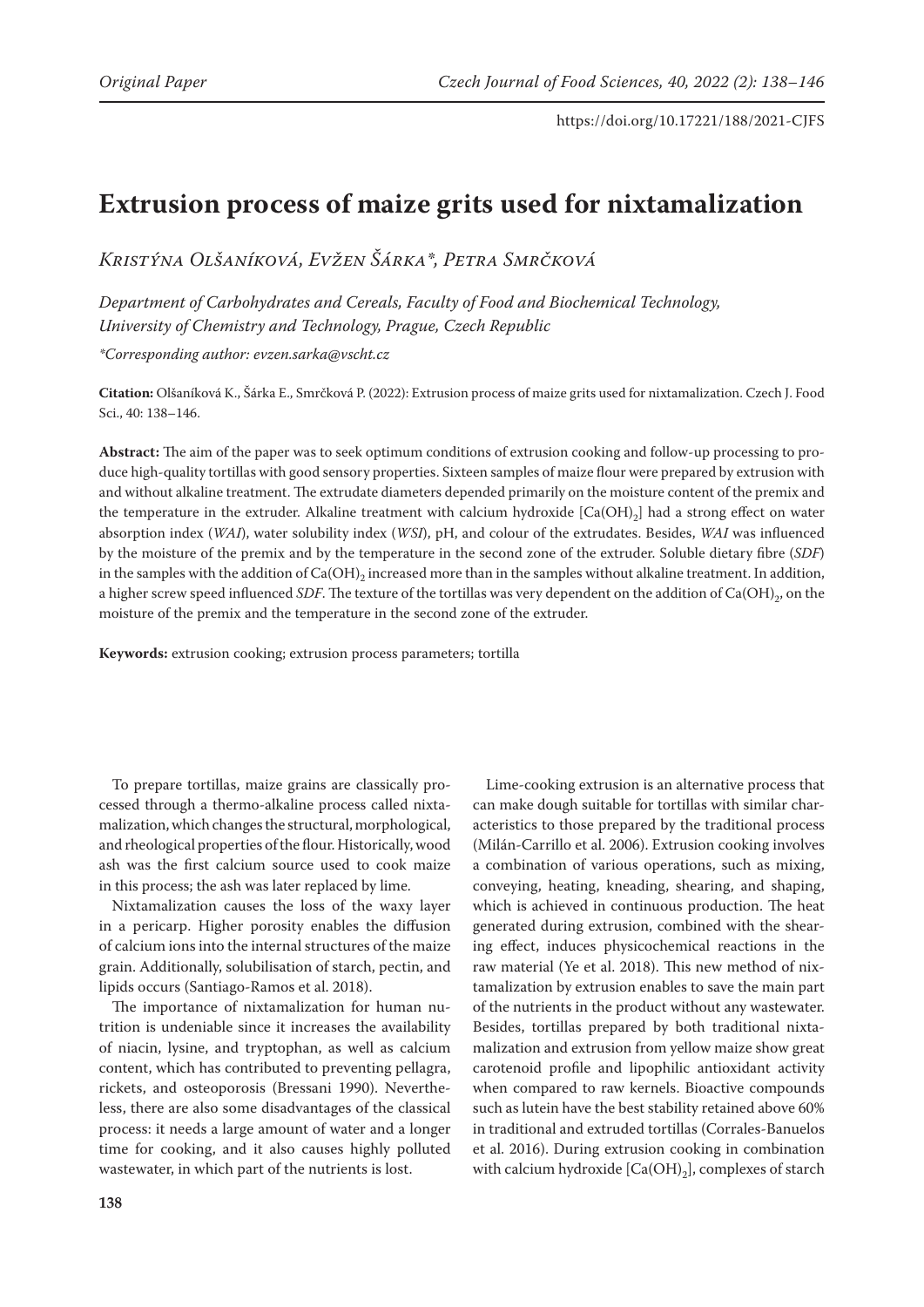are formed. They affect the structure and properties of the starch granules. Starch granules swell and become more compact (Zazueta-Morales et al. 2002). Extrusion cooking also promotes the formation of amylose-lipid complexes, which are classified as resistant starch that behaves as a fibre having health benefits (hypoglycaemic effects and the potential to reduce colon cancer) (Panyoo and Emmambux 2017). On the other hand, extrusion cooking also affects the content of some vitamins and phenolic compounds (Šárka et al. 2021).

The aim of the work was to seek suitable conditions for extrusion cooking using a laboratory single-screw extruder and follow-up processing to produce tortillas having good nutritional and sensory properties.

# **MATERIAL AND METHODS**

**Preparation of premixes, extrusion process and baking of tortillas.** Fine maize grits (particle size in the range of 465–752 μm; KONKORDIA Ltd. Maize Mill, Mrzkovice, Czech Republic) were combined in a kitchen mixer without or with  $Ca(OH)$ <sub>2</sub> addition (0.21% or 0.30%). The input mixtures differed in water content of the premix *W* (%) (25, 28, 29, or 35%). A laboratory extruder (Kompaktextruder Brabender KE 19/25; Brabender, Germany) was used for extrusion. The single-screw extruder had a 19 mm barrel diameter and a 25 : 1 ratio of the barrel length to diameter. The transporting screw had a compression ratio of 2 : 1 and its speed was set at 100 rpm or 150 rpm. The diameter of the die was 3 mm.

The tortillas were prepared by mixing 200 g of extruded maize flour with 200 mL of water and 1.5 g of NaCl to achieve an adequate consistency of dough. The fresh dough was divided into 35 g pieces/balls and then formed into flat disks using a manual machine.

The resulting tortillas were cooked on a Teflon pan.

**Analytical methods and processing magnitudes.**  Specific mechanical energy (*SME*) (kJ kg<sup>-1</sup>) of the extrusion cooking was determined from the torque on the drive motor at a constant screw speed and mass flow rate:

$$
SME = \frac{\tau_{\text{max}} \times 0.01 \text{zN}}{1\ 000 \dot{m}}
$$
 (1)

where:  $\tau_{\text{max}}$  – maximum torque (150 J);  $N$  – screw speed (rpm);  $\dot{m}$  – feed rate (kg min<sup>-1</sup>);  $z$  – motor load (%).

The NIS-Elements V2.3 imaging system (Laboratory Imaging Ltd., Czech Republic) was used for the observation and size evaluation of the measured extrudates (Šárka et al. 2017). The expansion ratio (*ER*) of the puffed product was calculated according to Frame (1995):

$$
ER = \frac{d}{D} \tag{2}
$$

where:  $d$  – diameter of the extrudate (mm);  $D$  – diameter of die opening (mm).

The dry matter content was determined at 130 °C for 90 min [ČSN EN ISO 1666 (1996)].

To analyse pH, a sample of 5 g was dissolved in 50 mL distilled water at 25 °C and left to stand for 1 h.

Total dietary fibre (*TDF*) content, soluble dietary fibre (*SDF*) content, and insoluble dietary fibre (*IDF*) content were analysed according to Association of Official Analytical Chemists (AOAC) 991.43.

A Rapid Visco Analyser (RVA 4500; Perten Instruments, Sweden) tested the rheological properties of the extrudates. The profile was as follows: 160 rpm, ramp up to 95 °C, 2–7 min; hold at 95 °C, 7–10 min; cooling to 25 °C, 10–15 min; hold at 25 °C, 15–20 min.

Water absorption index (*WAI*) and water solubility index (*WSI*) were analysed according to Gogoi et al. (1996) and Ding et al. (2005).

Physical parameters for the sensory evaluation of the tortillas were (Pappa et al. 2010): appearance, aroma, colour, texture/residual particles (smooth to grainy), manual texture (flexible to rigid), degree of fragility, flavour, and bite texture (soft to hard).

Sensory evaluation. The appearance, colour, aroma, texture (manual and residual particles), crispness, taste, and chewability of the fresh tortillas were tested by 12 non-professional consumers (6 men and 6 women) according to an internal method having a scale of 0–10 points for each feature. Every analysis and every baking process were done in duplicate.

**Evaluation of data from the extrusion process.**  The design and results of sixteen extrusion experiments (independent and dependent variables) are shown in Table 1. The design was similar to the design in the Taguchi method. Extrusion process variables were coded at 2–3 levels and correlation coefficients *r* were calculated as published in our previous work (Šárka et al. 2015). The significance of the correlation coefficient was evaluated from the *F*-criterion calculated according to the following equation:

$$
F = \frac{r^2}{1 - r^2} \frac{n - k - 1}{k}
$$
 (3)

where:  $r$  – correlation coefficient;  $n$  – number of experiments;  $k$  – number of evaluated variables;  $\alpha$  = 0.05.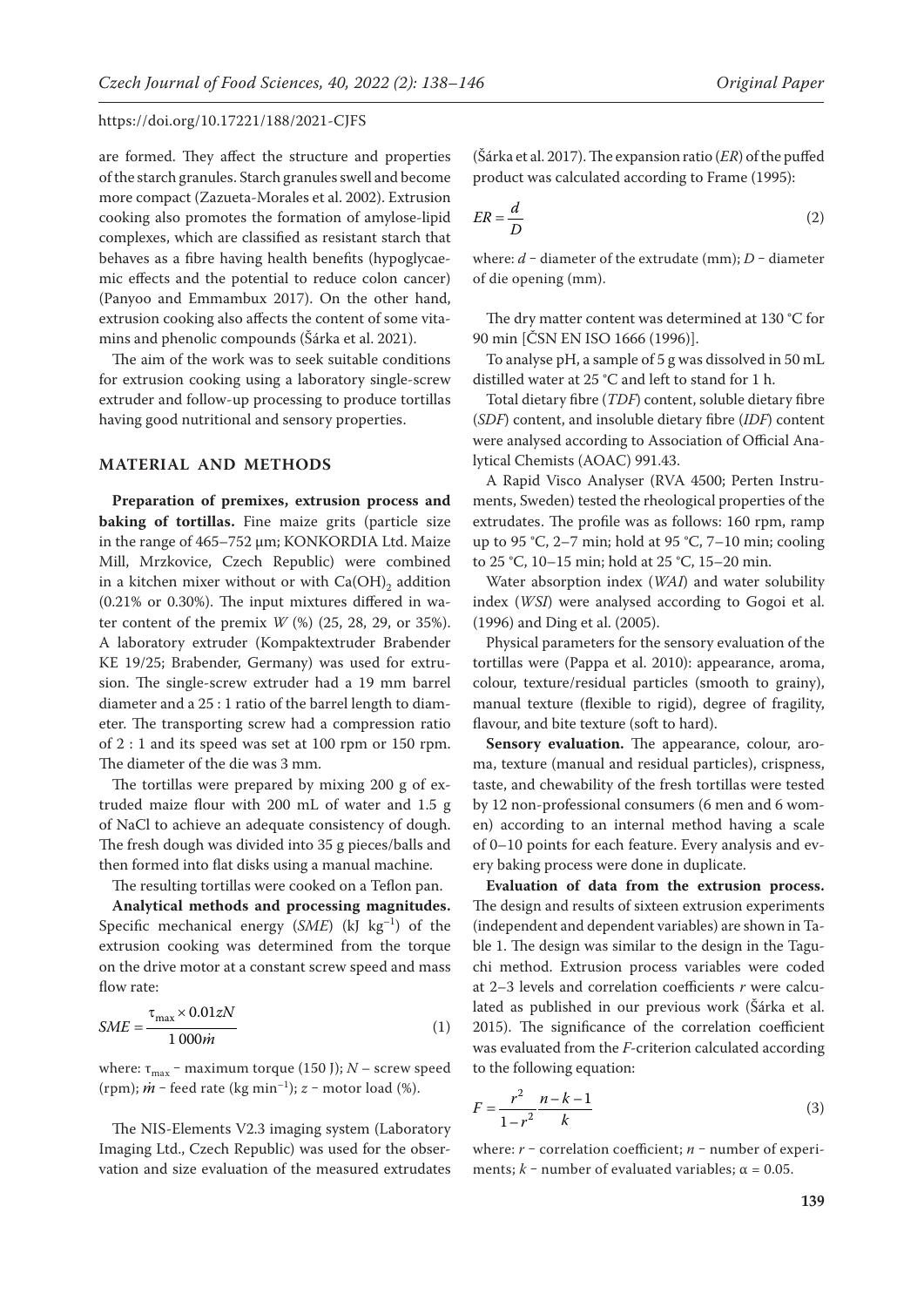| Sample           | Concentration<br>$Ca(OH)_{2}$ | W   | T1 | T2 | <b>T3</b>     | ${\cal T}4$ | Motor<br>load | Revolutions<br>of screw | Revolutions<br>of dosing screw | Flow<br>rate  | <b>SME</b>     |
|------------------|-------------------------------|-----|----|----|---------------|-------------|---------------|-------------------------|--------------------------------|---------------|----------------|
|                  | $(\%)$                        | (%) |    |    | $(^{\circ}C)$ |             | (%)           |                         | $(min^{-1})$                   | $(kg h^{-1})$ | $(kJ kg^{-1})$ |
| K1               |                               | 35  | 60 | 50 | 75            | 81          | 35            | 100                     | 12                             | 1.40          | 224.31         |
| K <sub>2</sub>   | 0.30                          | 35  | 60 | 60 | 84            | 80          | 30            | 100                     | 12                             | 1.56          | 173.23         |
| K <sub>3</sub>   | $\overline{\phantom{0}}$      | 29  | 60 | 62 | 98            | 80          | 35            | 100                     | 12                             | 1.72          | 182.65         |
| K4               | 0.30                          | 29  | 61 | 63 | 101           | 80          | 35            | 100                     | 12                             | 1.82          | 173.39         |
| K <sub>5</sub>   | $\qquad \qquad -$             | 35  | 60 | 61 | 70            | 79          | 30            | 150                     | 15                             | 1.72          | 235.17         |
| K <sub>6</sub>   | 0.30                          | 35  | 60 | 60 | 70            | 80          | 30            | 150                     | 15                             | 1.91          | 211.91         |
| K7               | $\overline{\phantom{0}}$      | 29  | 60 | 60 | 80            | 84          | 40            | 150                     | 15                             | 2.06          | 262.09         |
| K8               | 0.30                          | 29  | 60 | 60 | 82            | 90          | 35            | 150                     | $15\,$                         | 2.22          | 212.55         |
| K <sub>01</sub>  | 0.21                          | 25  | 44 | 85 | 91            | 85          | 45            | 100                     | 12                             | 1.65          | 245.45         |
| K02              |                               | 25  | 45 | 85 | 88            | 85          | 45            | 100                     | 12                             | 1.49          | 271.45         |
| K <sub>0</sub> 3 | 0.21                          | 28  | 44 | 84 | 83            | 85          | 35            | 100                     | 12                             | 1.38          | 228.59         |
| K04              | $\overline{\phantom{0}}$      | 28  | 45 | 85 | 95            | 86          | 40            | 100                     | 12                             | 1.73          | 208.57         |
| K <sub>05</sub>  |                               | 28  | 44 | 85 | 91            | 85          | 40            | 150                     | 12                             | 2.12          | 254.96         |
| K06              | 0.21                          | 28  | 44 | 85 | 84            | 85          | 30            | 150                     | 12                             | 1.85          | 219.39         |
| <b>K07</b>       |                               | 25  | 45 | 85 | 92            | 86          | 35            | 150                     | 12                             | 2.08          | 227.38         |
| K <sub>08</sub>  | 0.21                          | 25  | 45 | 85 | 92            | 85          | 35            | 150                     | 12                             | 2.18          | 217.14         |

Table 1. Composition of premixes and process parameters of the extrusion

*W* – water content of the premix;  $T1-T4$  – temperature of the 1<sup>st</sup> to 4<sup>th</sup> extruder zone; *SME* – specific mechanical energy

The correlation coefficients were calculated by the CORREL function in the Microsoft Excel 2016 program. For this article, we present only revealed important dependences.

## **RESULTS AND DISCUSSION**

**Influences on** *ER*. The porosity of an extrudate is connected with its formed diameter. The diameter of an extrudate *d* (mm) and thus its *ER* increased by decreasing feed water  $(r = -0.78)$  (Figure 1). This trend is in line with the statement of Ye et al*.* (2018). The diameter *d* and *ER* also increased by increasing temperatures in the extruder (Figure 2). This could be attributed to the decrease in viscosity as the temperature increases, which allows the dough to expand more readily and the increased vapour pressure at higher temperatures causes increased puffing (Šárka et al. 2015). According to Ye et al. (2018), increasing revolutions of the screw also increases the *ER*. However, this trend was not confirmed.

**Influences of motor load and** *SME.* These variables are important not only for energy consumption but also they influence the quality of tortillas produced from extruded flour. Increased water content *W* (%) of the premix coming into the extruder increased the motor load *z* (%) of the extruder (Figure 3). This feature can be explained by the lower viscosity of the mixture in the extruder. Specific mechanical energy *SME* is connected with motor load according to Equation 1. This was influenced by Ca(OH)<sub>2</sub> addition *y* (%;  $r = -0.51$ ); the higher the variable *y*, the lower the *SME*:

$$
SME = -108 y + 236 \tag{4}
$$

**Influence of revolutions of the screw on flow rate in the extruder.** Generally, revolutions increase the flow rate in an extruder, but this is not valid for



Figure 1. The dependence of the extrudates' diameter (*d*) on water content of the premix (*W*)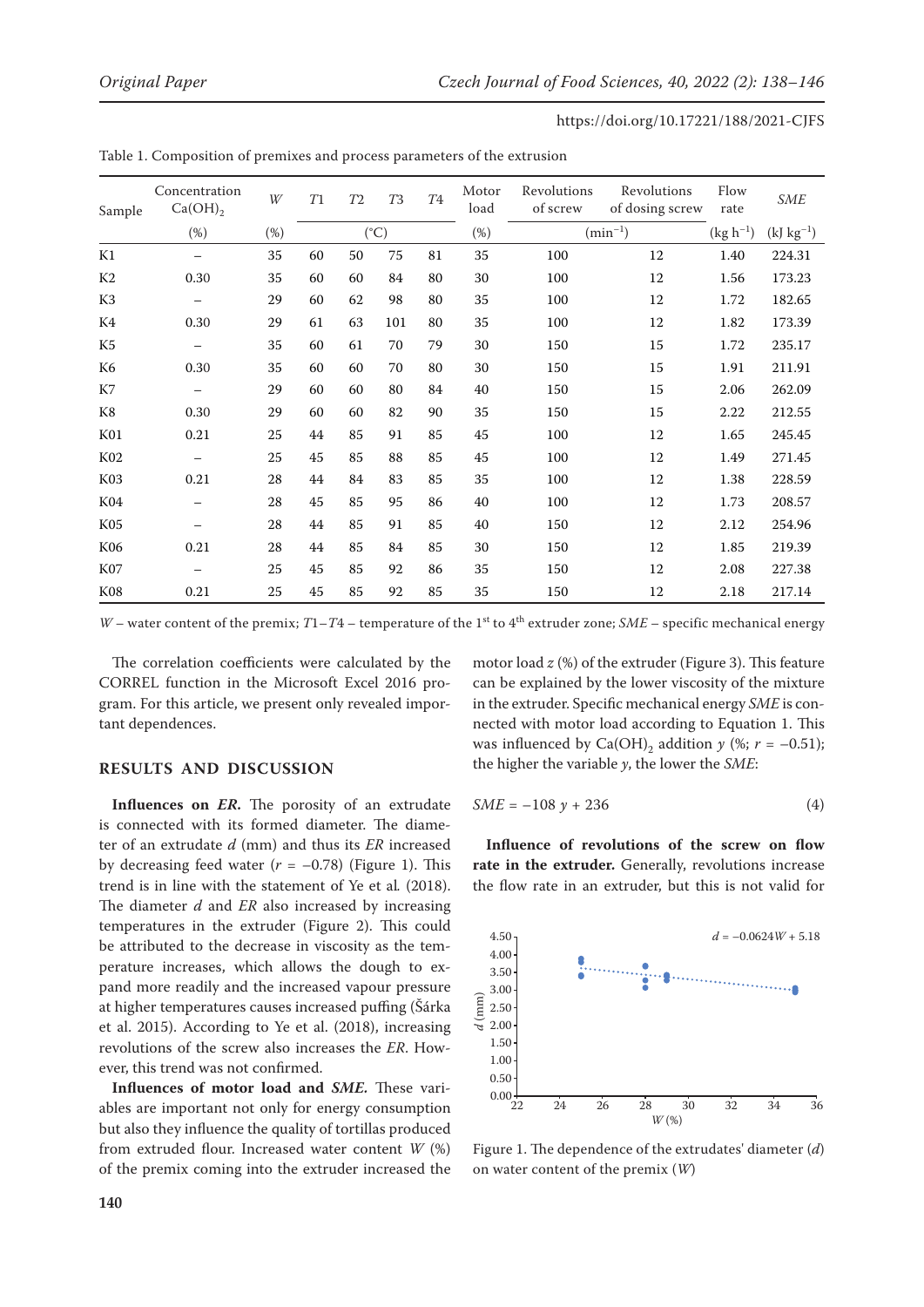

Figure 2. The dependence of the extrudates' diameter (*d*) on the temperature in the 3rd zone of the extruder (*T*3)  $(r = 0.72)$ 

all materials and conditions because backflow occurs in the barrel as well. As to our premixes, the flow rate  $\dot{m}$  (kg h<sup>-1</sup>;  $r = 0.80$ ) increased with an increase in revolutions *N*:

$$
\dot{m} = 0.00846N + 0.748\tag{5}
$$

Influence of  $Ca(OH)$ <sub>2</sub> on pH and colour of ex**trudates.** A higher concentration of  $Ca(OH)$ <sub>2</sub> caused an increase in the pH of nixtamalized maize flour and is related to its colour intensity (Sefa-Dedeh et al. 2004). The samples with a higher concentration of  $Ca(OH)_{2}$ (K2, K4, K6, K8) were darker compared with the samples with lower concentration (K01, K03, K06, K08). The pH values of the samples having the concentration of 0.00, 0.21, or 0.30%  $Ca(OH)_{2}$  were in the range from 6.22 to 6.61 and from 8.21 to 8.45. A higher concentration of  $Ca(OH)$ <sub>2</sub> caused an increase in the pH of nixtamalized maize flour. With the addition of 0.21% Ca(OH)<sub>2</sub>, the pH of the extrudates ranged from 8.21 to 8.34.

**Influences on** *WAI* **and** *WSI.* According to Ye et al. (2018), *WAI* and *WSI* of extrudates depend on extru-



Figure 3. The dependence of the motor load (*z*) on water content of the premix  $(W)(r = -0.64)$ 

sion processing conditions. Water, as a plasticiser, probably reduces shearing and starch degradation during extrusion, and thus high feed moisture results in higher *WAI* and lower *WSI*. However, our results (Table 2) did not confirm this trend – *WAI* decreased with increasing water content  $(r = -0.71)$  and the dependence *WSI* on *W* was not statistically significant ( $r = 0.03$ ). Neither were the expected influences of revolutions on *WAI* and *WSI* (Ye et al. 2018) statistically proved (for *WAI*:  $r = 0.23$ ; for *WSI*:  $r = 0.25$ ).

We confirmed that *WAI* and *WSI* are influenced by Ca(OH)<sub>2</sub> addition (Zazueta-Morales et al. 2002; Ye et al. 2018). *WAI* was found for different extrusion conditions and for  $Ca(OH)$ <sub>2</sub> addition 0.00, 0.21, and 0.30% in the range from 3.379–7.013, 5.022–6.787, and 3.610–5.012, respectively, having bigger values of *WAI* in the range from  $0.1-0.2\%$  Ca(OH)<sub>2</sub>. *WSI* for  $Ca(OH)$ <sub>2</sub> addition 0.00, 0.21, and 0.30% was in the range of 0.040–0.065, 0.033–0.045, and 0.032–0.035, respectively. The *WSI* trend decreased with the increased addition of  $Ca(OH)_2$ . This can be explained by the formation of Ca starch complexes.

As to *WAI*, the temperature of the extruder second zone  $(T2)$  was also important  $(r = 0.72)$ :

$$
WAI = 0.063T2 + 0.802\tag{6}
$$

Table 2. The dependence of *WAI* and *WSI* on feed moisture, concentration of  $Ca(OH)_2$  and revolutions

| Sample           | $W(\%)$ | WAI   | WSI   |
|------------------|---------|-------|-------|
| K1 <sup>a</sup>  | 35      | 3.422 | 0.044 |
| $K2^{*a}$        | 35      | 3.669 | 0.032 |
| $K3^a$           | 29      | 4.816 | 0.040 |
| $K4^{*a}$        | 29      | 5.012 | 0.032 |
| $K5^b$           | 35      | 3.379 | 0.065 |
| $K6^{*b}$        | 35      | 3.610 | 0.033 |
| $K7^b$           | 29      | 4.764 | 0.040 |
| $K8^{*b}$        | 29      | 4.976 | 0.035 |
| $K01**$          | 25      | 6.120 | 0.040 |
| K02 <sup>a</sup> | 25      | 6.336 | 0.042 |
| $K03^{*a}$       | 28      | 5.022 | 0.033 |
| $K04^a$          | 28      | 6.329 | 0.051 |
| K05 <sup>b</sup> | 28      | 5.792 | 0.052 |
| $K06^{*b}$       | 28      | 5.555 | 0.033 |
| K07 <sup>b</sup> | 25      | 7.013 | 0.046 |
| $K08^{*b}$       | 25      | 6.787 | 0.045 |

 $^{\circ}$ Ca(OH)<sub>2</sub> added; <sup>a</sup>100 rpm; <sup>b</sup>150 rpm; *W* – water content of the premix; *WAI* – water absorption index; *WSI* – water solubility index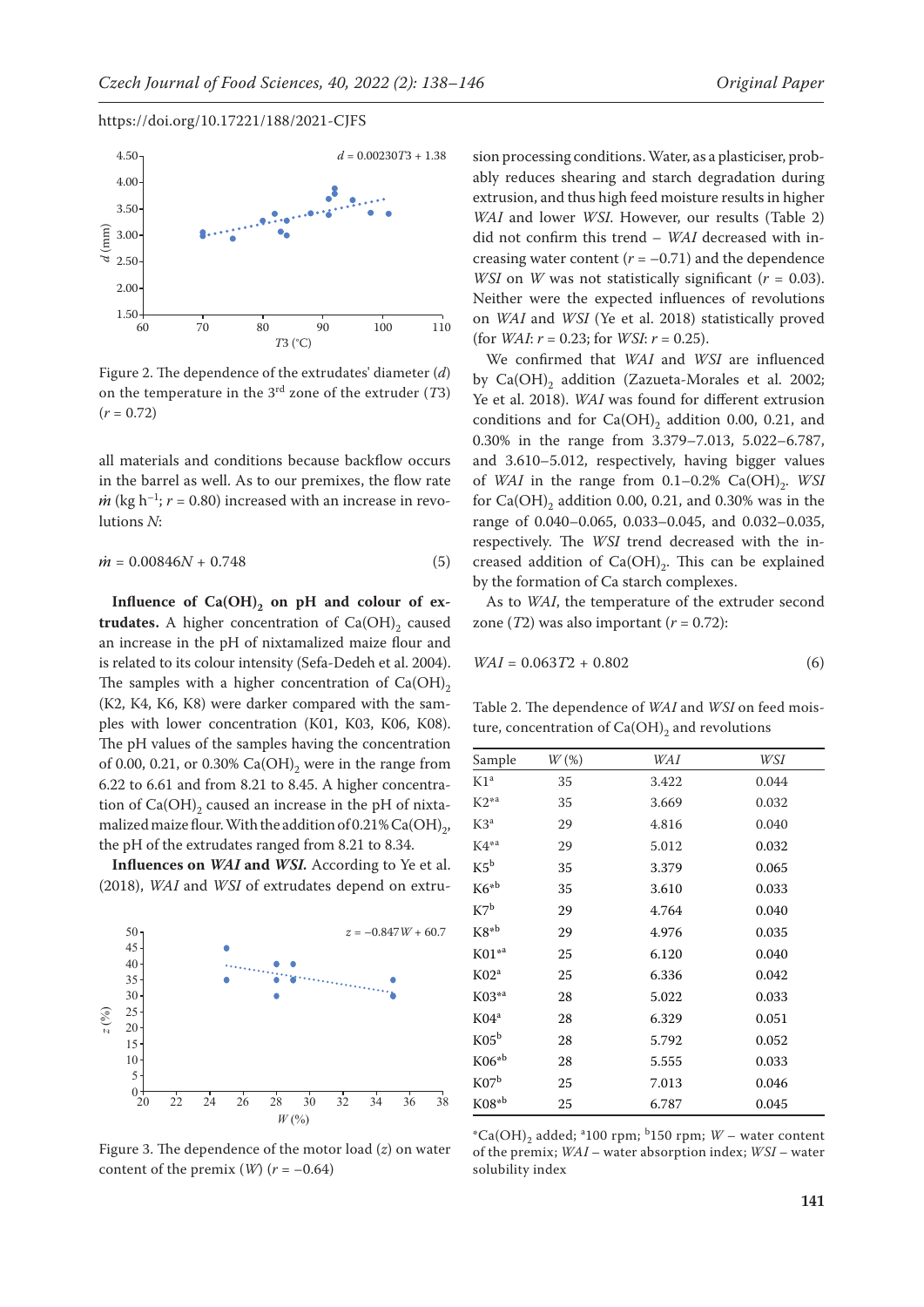This feature is connected with starch gelatinisation. *WAI* characterises water absorption in the gel; therefore, when *T*2 is high and also *WAI* is high, the gelatinisation is more complete.

**Influences of process parameters on soluble, insoluble and total fibre.** The data of soluble, insoluble and total fibre in extrudates are surveyed in Table 3. Extrusion cooking increased the content of *SDF*, which is very important for the nutrition of the intestinal microbiome. *SDF* content of the extruded samples without  $Ca(OH)$ <sub>2</sub> addition was 0.19  $\pm$  0.10%, but it was higher for the samples with  $Ca(OH)_2$  addition. This is in agreement with the data of Ning et al. (1991) explaining it by chemical hydrolysis. Like starch changes, some transformation of cellulose and lignin could also occur. As to process parameters, revolutions of the screw had the highest influence on *SDF* content (*r* = 0.73); the higher the rpm, the higher the *SDF* content.

*IDF* was linked with *TDF* content (Figure 4).

**Influence of process parameters on pasting properties.** Pasting profiles measured by RVA are shown in Table 4. All the measured samples containing  $Ca(OH)_{2}$ (K2, K4, K6, K8, K01, K03, K06, K08) had the typical time shift. Higher setback (the most consistent gel) was found for the samples K4 (1 562.0  $\pm$  62.2 mPa.s) and K03 (1391.0  $\pm$  4.2 mPa.s). On the other hand, the samples

Table 3. Content of insoluble dietary fibre (*IDF*), soluble dietary fibre (*SDF*) and total dietary fibre (*TDF*) [% dry substance (DS)] (mean  $\pm$  SD;  $n = 3$ )

| Sample           | W  | IDF             | SDF             | TDF             |
|------------------|----|-----------------|-----------------|-----------------|
| $K1^a$           | 35 | $2.37 \pm 0.22$ | $0.33 \pm 0.05$ | $2.70 + 1.44$   |
| $K2^{*a}$        | 35 | $2.29 \pm 0.13$ | $0.79 \pm 0.13$ | $3.08 \pm 1.06$ |
| $K3^a$           | 29 | $2.98 \pm 0.09$ | $0.59 \pm 0.10$ | $3.57 \pm 1.69$ |
| $K4^{*a}$        | 29 | $2.84 \pm 0.23$ | $0.78 \pm 0.10$ | $3.62 \pm 1.45$ |
| $K5^b$           | 35 | $2.80 \pm 0.23$ | $0.74 \pm 0.02$ | $3.55 \pm 1.46$ |
| $K6^{*b}$        | 35 | $2.24 \pm 0.54$ | $0.97 \pm 0.17$ | $3.21 \pm 0.90$ |
| $K7^b$           | 29 | $2.90 \pm 0.05$ | $0.80 \pm 0.08$ | $3.70 \pm 1.48$ |
| $K8^{*b}$        | 29 | $2.56 \pm 0.08$ | $0.89 \pm 0.05$ | $3.45 \pm 1.18$ |
| $K01^{*a}$       | 25 | $2.34 \pm 0.02$ | $0.53 \pm 0.01$ | $2.86 \pm 1.28$ |
| K02 <sup>a</sup> | 25 | $3.01 \pm 0.08$ | $0.40 \pm 0.08$ | $3.41 \pm 1.84$ |
| $K03^{*a}$       | 28 | $2.57 \pm 0.00$ | $0.54 \pm 0.30$ | $3.12 \pm 1.44$ |
| $K04^a$          | 28 | $2.69 \pm 0.05$ | $0.41 \pm 0.06$ | $3.10 \pm 1.62$ |
| K05 <sup>b</sup> | 28 | $3.11 \pm 0.08$ | $0.87 \pm 0.05$ | $3.99 \pm 1.58$ |
| $K06^{*b}$       | 28 | $2.81 \pm 0.08$ | $0.88 \pm 0.19$ | $3.69 \pm 1.37$ |
| K07 <sup>b</sup> | 25 | $3.00 \pm 0.12$ | $0.66 \pm 0.11$ | $3.66 \pm 1.65$ |
| $K08*^{b}$       | 25 | $2.40 \pm 0.07$ | $0.77 \pm 0.03$ | $3.17 \pm 1.15$ |

 $^{\ast}$ Ca(OH)<sub>2</sub> added, <sup>a</sup>100 rpm, <sup>b</sup>150 rpm; *W* – water content of the premix; SD – standard deviation



Figure 4. The dependence of insoluble dietary fibre (*IDF*) on total dietary fibre (*TDF*) (*r* = 0.82)

K5 (1 234.0 ± 14.1 mPa.s) and K04 (986.5 ± 19.1 mPa.s) had the lowest setback.

The lowest breakdown (the most stable gel) was found for the K5 (225.0  $\pm$  1.4 mPa.s) and K04 (186.5  $\pm$  0.7 mPa.s) samples, the highest one for K4 (384.0  $\pm$  0.0 mPa.s) and K08 (505.0  $\pm$  5.7 mPa.s). Hold viscosity characterises the degree of kneading of the sample: the lower the viscosity of the hot paste, the greater the kneading of the sample. Greater kneading of the suspension occurred in samples K6 (140.0  $\pm$  0.0 mPa.s) and K08 (142.5  $\pm$  0.7 mPa.s).

Ye et al. (2018) stated that extruded starches are characterised by a low peak viscosity. Compared to the maximum viscosity of the native sample  $(646.0 \pm 4.2 \text{ mPa.s})$ , this trend was confirmed.

According to Zazueta-Morales et al. (2002), the addition of  $Ca(OH)$ <sub>2</sub> increases RVA-pasting characteristics. The explanation of this feature could be in the formation of starch and calcium complexes.

Peak viscosity was influenced by the temperature in the 3rd zone (*T*3) of the extruder (Figure 5). The higher the *T*3 temperature, the higher the peak viscosity.

**Influence of extrusion process parameters on sensory properties of tortillas.** Extrudates containing  $Ca(OH)_{2}$  and having good parameters were ground to prepare extruded flour (K2, K8, K03, K06, and K08) for the tortilla preparation. The samples were divided into two groups according to the lime addition (0.21% or 0.30%), and the samples inside any group had extreme parameters of WAI, different revolutions (100 rpm or 150 rpm) and water content of the premix (35, 29, 28, or 25%). The summary sensory results of the prepared tortillas are in Figures 6 and 7, discovered dependencies are in detail in the follow-up figures.

The effects on tortilla colour were tested; weaker correlations were found. The colour was influenced mainly by  $Ca(OH)$ <sub>2</sub> addition ( $r = 0.73$ ) and by the temperature of the 2<sup>nd</sup> zone of the extruder ( $r = -0.73$ ). Tortillas with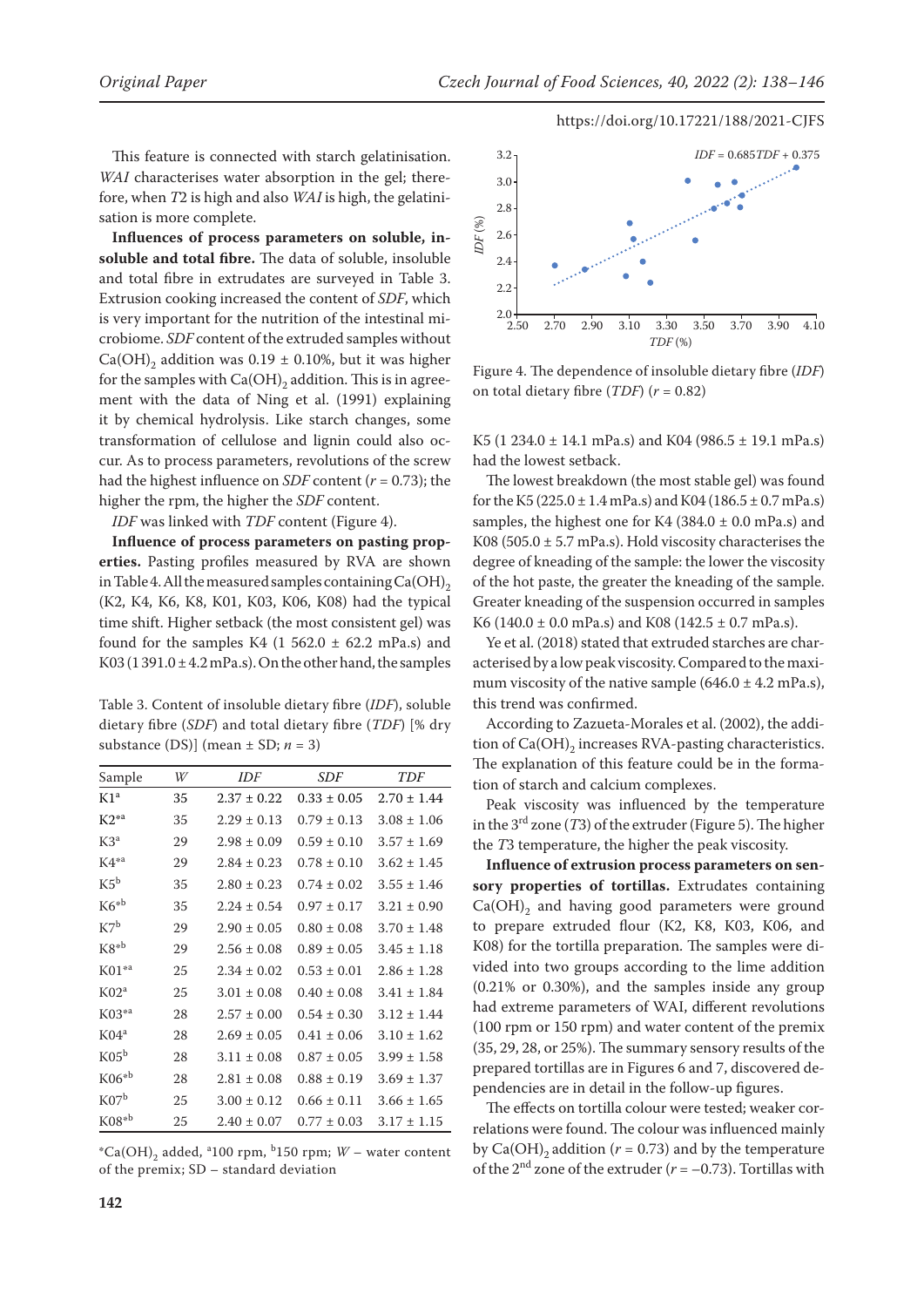|                 | Peak viscosity   | Hold viscosity   | Final viscosity   | Setback           | Breakdown       | Time |  |  |
|-----------------|------------------|------------------|-------------------|-------------------|-----------------|------|--|--|
| Sample          | (mPa.s)          |                  |                   |                   |                 |      |  |  |
| Maize grits     | $646.0 \pm 4.2$  | $647.0 \pm 4.2$  | $2083.5 \pm 23.3$ | $1436.5 \pm 19.1$ | $-1.0 \pm 0.0$  | 10.0 |  |  |
| K1              | $529.5 \pm 16.3$ | $252.0 \pm 7.1$  | $1720.5 \pm 62.9$ | $1468.5 \pm 55.9$ | $277.5 \pm 9.2$ | 7.4  |  |  |
| $K2^*$          | $442.0 \pm 2.8$  | $174.0 \pm 0.0$  | $1591.0 \pm 14.1$ | $1417.0 \pm 14.1$ | $268.0 \pm 2.8$ | 6.8  |  |  |
| K3              | $557.0 \pm 5.7$  | $295.5 \pm 0.7$  | $1779.0 \pm 9.9$  | $1483.5 \pm 9.2$  | $261.5 \pm 4.9$ | 7.3  |  |  |
| $K4*$           | $565.5 \pm 0.7$  | $180.5 \pm 0.7$  | $1742.5 \pm 62.9$ | $1562.0 \pm 62.2$ | $384.0 \pm 0.0$ | 6.7  |  |  |
| K5              | $380.5 \pm 0.7$  | $155.5 \pm 0.7$  | $1389.5 \pm 13.4$ | $1234.0 \pm 14.1$ | $225.0 \pm 1.4$ | 7.2  |  |  |
| $K6*$           | $438.0 \pm 1.4$  | $140.0 \pm 0.0$  | $1568.0 \pm 11.3$ | $1428.0 \pm 11.3$ | $298.0 \pm 1.4$ | 6.6  |  |  |
| K7              | $492.0 \pm 2.8$  | $185.5 \pm 2.1$  | $1523.5 \pm 48.8$ | $1338.0 \pm 46.7$ | $306.5 \pm 0.7$ | 7.2  |  |  |
| $K8*$           | $539.5 \pm 2.1$  | $161.0 \pm 0.0$  | $1637.0 \pm 11.3$ | $1476.0 \pm 49.5$ | $378.5 \pm 2.1$ | 6.7  |  |  |
| $K01*$          | $558.5 \pm 7.8$  | $155.0 \pm 2.8$  | $1463.5 \pm 20.5$ | $1308.5 \pm 17.7$ | $403.5 \pm 4.9$ | 6.7  |  |  |
| K02             | $595.0 \pm 9.9$  | $313.0 \pm 5.7$  | $1600.5 \pm 24.7$ | $1287.5 \pm 19.1$ | $282.0 \pm 4.2$ | 7.3  |  |  |
| $K03*$          | $400.0 \pm 2.8$  | $161.5 \pm 0.7$  | $1552.5 \pm 3.5$  | $1391.0 \pm 4.2$  | $238.5 \pm 2.1$ | 6.7  |  |  |
| K04             | $542.5 \pm 2.1$  | $356.0 \pm 1.4$  | $1342.5 \pm 20.5$ | $986.5 \pm 19.1$  | $186.5 \pm 0.7$ | 7.2  |  |  |
| K <sub>05</sub> | $511.5 \pm 7.8$  | $313.5 \pm 3.5$  | $1377.5 \pm 26.2$ | $1064.0 \pm 22.6$ | $198.0 \pm 4.2$ | 7.3  |  |  |
| $K06*$          | $482.0 \pm 4.2$  | $154.5 \pm 2.1$  | $1341.0 \pm 7.1$  | $1186.5 \pm 4.9$  | $327.5 \pm 2.1$ | 6.8  |  |  |
| K07             | $549.5 \pm 14.8$ | $330.0 \pm 11.3$ | $1333.0 \pm 63.6$ | $1003.0 \pm 52.3$ | $219.5 \pm 3.5$ | 7.2  |  |  |
| $K08*$          | $647.5 \pm 6.4$  | $142.5 \pm 0.7$  | $1187.5 \pm 14.8$ | $1045.0 \pm 14.1$ | $505.0 \pm 5.7$ | 6.6  |  |  |

Table 4. Pasting properties of the samples (mean  $\pm$  SD; *n* = 3)

 $^{\ast}Ca(OH)_{2}$  added; SD – standard deviation

higher addition of  $Ca(OH)$ , (K2 and K8) were darker than tortillas with lower addition (K03, K06, and K08).

Figures 8–10 are devoted to influences on manual texture which is an important parameter for consumers. Tortillas prepared with higher addition of  $Ca(OH)_{2}$ were less flexible (Figure 8). Tortillas prepared from extrudates coming from premixes with higher water content were stiffer (Figure 9), while, on the other hand, those with lower water content were more flexible (which is better).

The higher the temperature in the  $2<sup>nd</sup>$  zone of the extruder, the more flexible the tortillas (Figure 10); this is connected with the course of gelatinisation.



The aroma and flavour of the tortillas were influenced primarily by specific mechanical energy (Figure 12). The most intensive maize aroma was found in the torti-



Figure 5. The dependence of peak viscosity on the temperature in the 3<sup>rd</sup> zone of the extruder (*T*3) ( $r = 0.67$ )



Figure 6. Results of sensory evaluation of tortillas prepared from samples K2 and K8 [addition of 0.30%  $Ca(OH)_2$ ]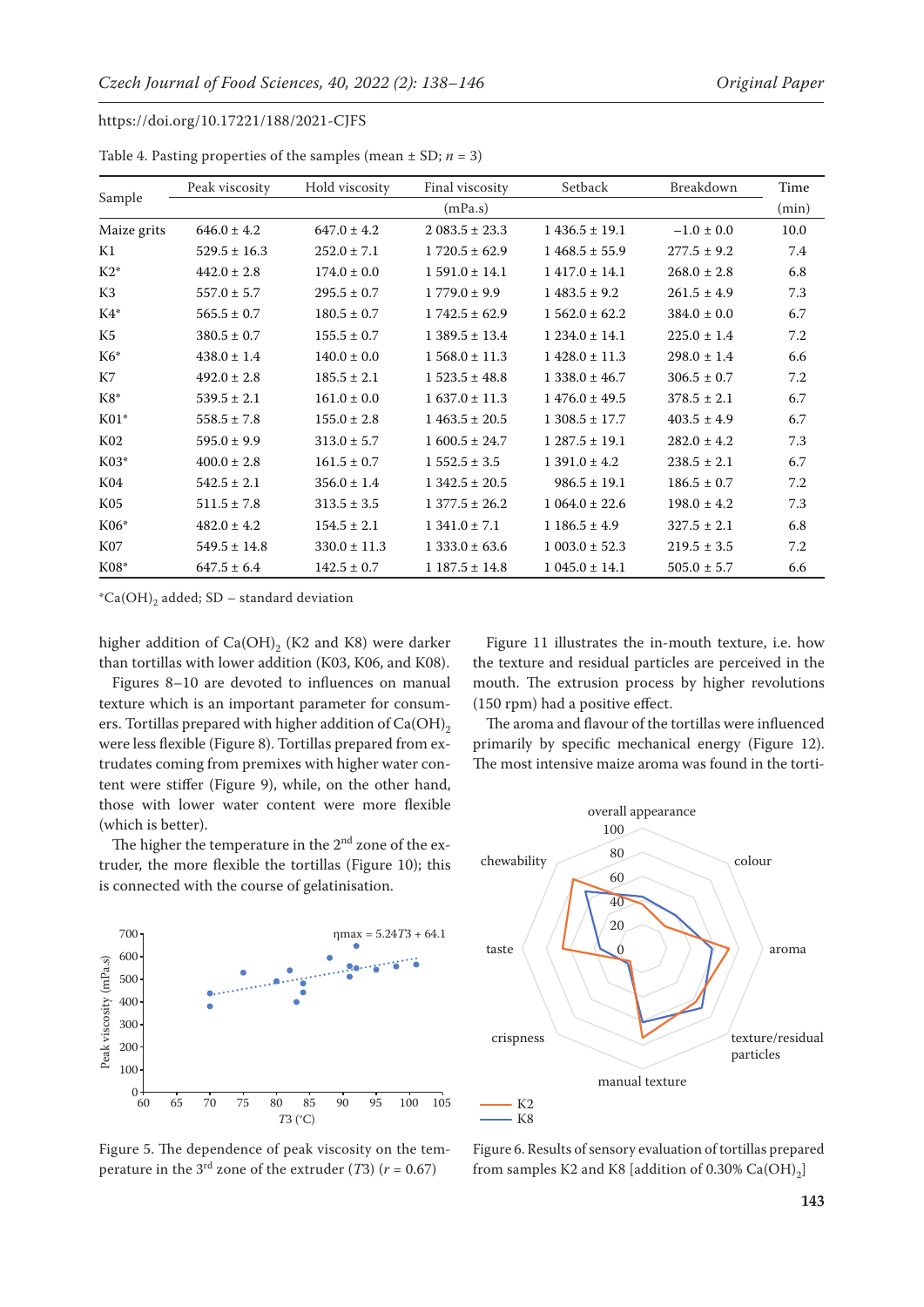

Figure 7. Results of sensory evaluation of tortillas prepared from samples K03, K06, and K08 [addition of 0.21%  $Ca(OH)_2$ ]



Figure 8. Dependence of manual texture on  $Ca(OH)$ <sub>2</sub> addition  $(r = 0.90)$ 



Figure 9. Dependence of manual texture of tortillas on water content of premixes (*W*) (*r* = 0.95)

lla prepared from K2 flour, the least from K8 flour. *SME* was positively influenced by  $Ca(OH)$ <sub>2</sub> addition. However, the addition cannot be too high; otherwise, this leads to a less pronounced taste.

The chewability (bite texture) was associated with the manual texture  $(r = 0.91)$  and water content of the premixes (Figure 13). As the moisture content of the extrusion mixture decreased, the chewability of the bite was easier. This feature can be explained by more porous and more digestible extrudates whose texture influenced positively chewability.

Generally, the appearance of the tortillas was acceptable. The most attractive appearance was found for the tortilla prepared from K08 flour, the least attractive from K8 flour. The overall appearance of the tortillas was influenced mainly by the motor load of the extruder (Figure 14). The motor load was related to the moisture (water) content of the premix. The more mechanical energy the extruder required, the less pleasant the appearance of the maize tortillas.



Figure 10. Dependence of manual texture on the temperature in the  $2<sup>nd</sup>$  zone of the extruder (*T*2) ( $r = -0.90$ )



Figure 11. Dependence of texture/residual particles on screw speed (*N*) (*r* = 0.99)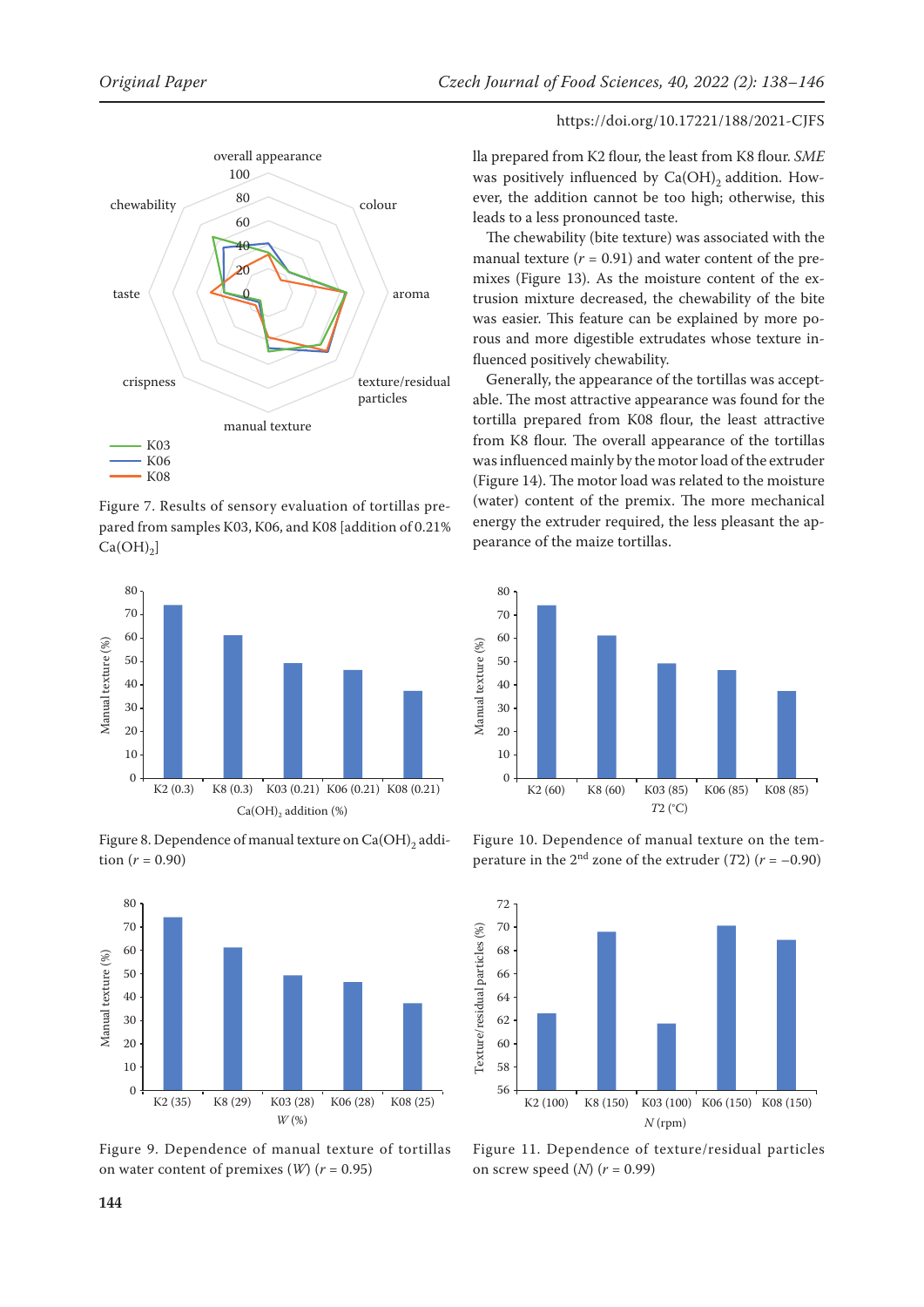

Figure 12. Dependence of flavour and aroma on specific mechanical energy (*SME*) (*r* = 0.71 for aroma and *r* = 0.87 for flavour)



Figure 13. Dependence of chewability of the bite on the water content of the premix  $(W)(r = 0.88)$ 



Figure 14. The dependence of overall appearance on motor  $load (z) (r = -0.91)$ 

To have more reliable data, more evaluators would be required.

#### **CONCLUSION**

The paper seeks optimal parameters to produce tortillas from the flour prepared by extrusion nixtamalization. To have the suitable (medium) manual texture of tortillas,  $Ca(OH)$ <sub>2</sub> addition to an input mixture coming to extrusion should be less than 0.21%, less than 28% water content; the temperature in the extruder  $2<sup>nd</sup>$  zone should be near 85 °C.

The lower the water content, the higher the power consumption but the more pleasant tortilla appearance (larger diameter of extrudates; their porosity and sensorial properties improved: tortillas were more flexible and chewable). Also, the *WAI* increased with the lower moisture content of the premix.

With a higher temperature set in the  $2<sup>nd</sup>$ ,  $3<sup>rd</sup>$ , and 4th zone of the extruder, the diameter and *ER* of the extrudates, *WAI* and flexibility of tortillas improved as well.

Despite, the higher the  $Ca(OH)$ <sub>2</sub> addition, the lower the *SME*, but, the high addition caused an increase in pH of nixtamalized maize flour and negatively affected the colour, *WAI,* taste and aroma of the tortillas.

*SDF* in the samples with the addition of  $Ca(OH)_{2}$ increased more than in the samples without alkaline treatment. *SDF* should have resulted in improvement of taste, but the negative influence of high  $Ca(OH)_{2}$ addition on taste prevailed. A better possibility to increase *SDF* is by increasing the speed of the extruder screw (to 150 rpm).

All the samples with the addition of  $Ca(OH)_2$  showed a characteristic shift of the maximum viscosity over time, most likely due to chemical modification by  $Ca(OH)_{2}$ and easier swelling of starch granules. The maximum viscosity was affected by the temperature in the third zone of the extruder: the higher the temperature, the higher the maximum viscosity.

# **REFERENCES**

Bressani R. (1990): Chemistry, technology, and nutritive value of maize tortillas. Food Research International, 6: 225–264. Corrales-Banuelos A.B., Cuevas-Rodríguez E.O., Gutierrez-

- -Uribe J.A., Milan-Noris E.M., Reyes-Moreno C., Carrillo J.M., Mora-Rochín S. (2016): Carotenoid composition and antioxidant activity of tortillas elaborated from pigmented maize landrace by traditional nixtamalization or lime cooking extrusion process. Journal of Cereal Science, 69: 64–70.
- Ding Q.B., Ainsworth P., Tucker G., Marson H. (2005): The effect of extrusion conditions on the physicochemical prop-